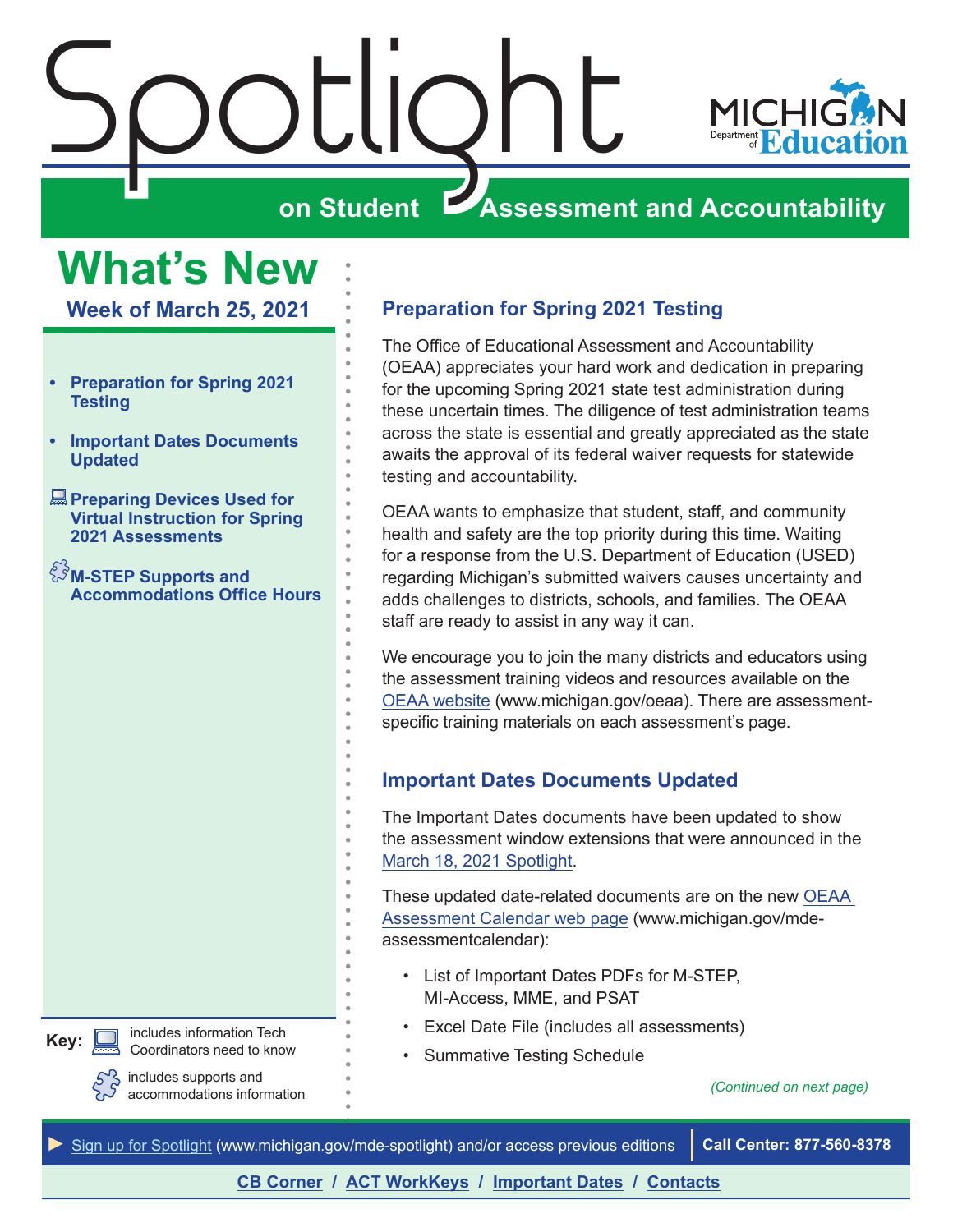## <span id="page-1-0"></span>**Spotlight** on Student Assessment and Accountability March 25, 2021

- Google Calendars
- 3-Year OEAA Calendar (previously updated)

In addition, a number of other assessment-related documents, such as the Test Administration Manuals and the Test Administration Manuals and Directions documents, are currently being updated. These will be posted to the appropriate assessment web pages as they become available.

## **Example 2 Preparing Devices Used for Virtual Instruction for Spring 2021 Assessments**

This past February, Data Recognition Corporation (DRC) emailed Assessment and Technology Coordinators to remind them that student devices that had left school buildings may need extra attention as testing begins. Coordinators are urged to allow time for manual or automatic updates to these devices, either in advance of testing or on the first assessment day.

DRC has prepared a checklist to walk coordinators through the updates. This checklist – "Preparing Devices Used for Virtual Instruction for DRC INSIGHT Online Testing" – is available on the [DRC INSIGHT](https://mi.drcedirect.com)  [Portal](https://mi.drcedirect.com) under **Documents** (Audience = District Technology Coordinator).

Schools may need to run additional checks beyond DRC's checklist, such as network connections or other automatic updates that run as the devices connect to the school network.

## $\hat{\mathbb{S}}$  M-STEP Supports and Accommodations **Office Hours**

Educators are encouraged to attend the following open online M-STEP Office Hours for answers to questions pertaining to Universal Tools, Designated Supports, and Accommodations. No registration is required. All meetings will use the password "M-STEP".

- **• Supports for Students with Visual Impairments Office Hours** – March 30, 10–11 a.m. [Zoom link](https://msu.zoom.us/j/95275415801) (https://msu.zoom.us/j/95275415801)
- **• Supports for Students Who are Deaf or Hard-of-Hearing** – April 6, 10–11 a.m. [Zoom link](https://msu.zoom.us/j/98726516000) (https://msu.zoom.us/j/98726516000)

There is no set agenda for these meetings. However, in advance of a meeting, educators should review the following documents that are available on the [M-STEP](http://www.michigan.gov/mstep)  [web page](http://www.michigan.gov/mstep) (www.michigan.gov/mstep), in which many frequently asked questions are addressed:

- [M-STEP Guide for Teachers of Students Who Are](https://www.michigan.gov/documents/mde/M-Step_Guide_for_Teachers_of_Students_-_EL_681770_7.pdf)  [English Learners](https://www.michigan.gov/documents/mde/M-Step_Guide_for_Teachers_of_Students_-_EL_681770_7.pdf)
- [M-STEP Guide for Teachers of Students Who Are](https://www.michigan.gov/documents/mde/M-Step_Guide_for_Teachers_of_Students_-_VI_681771_7.pdf)  [Visually Impaired](https://www.michigan.gov/documents/mde/M-Step_Guide_for_Teachers_of_Students_-_VI_681771_7.pdf)
- [M-STEP Guide for Teachers of Students Who Are](https://www.michigan.gov/documents/mde/M-Step_Guide_for_Teachers_of_Students_-_DHH_681769_7.pdf)  [Deaf or Hard-of-Hearing](https://www.michigan.gov/documents/mde/M-Step_Guide_for_Teachers_of_Students_-_DHH_681769_7.pdf)
- [Supports & Accommodations Guidance Document](https://www.michigan.gov/documents/mde/Michigan_Accommodations_Manual.final_480016_7.pdf)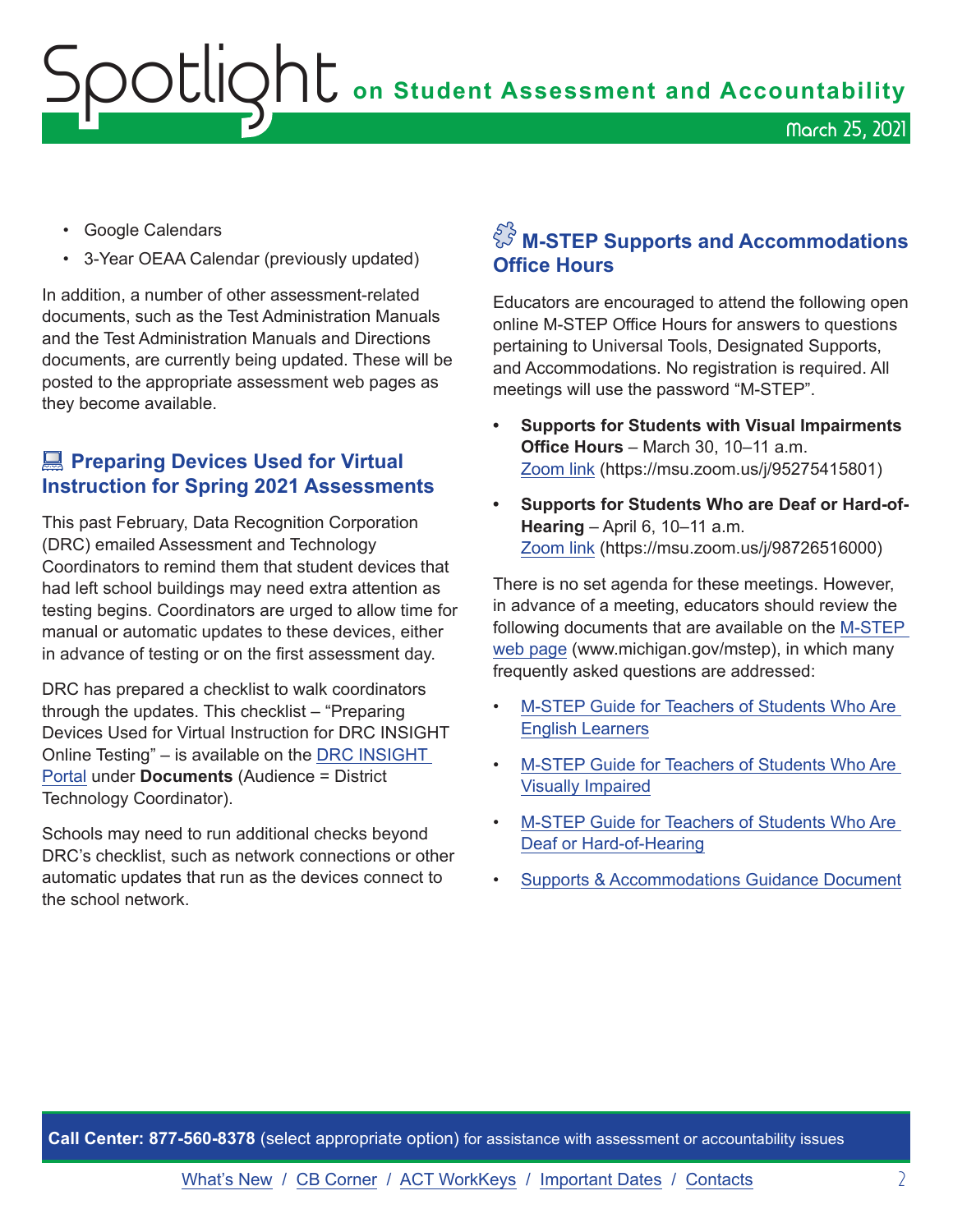**OOUQNU** on Student Assessment and Accountability

March 25, 2021

## <span id="page-2-0"></span>**CB** College Board Corner

*Information on SAT*®*, PSAT*™ *8/9, and PSAT*™*10 provided by the College Board*

#### **Questions about Spring SAT, PSAT 8/9, or PSAT 10?**

- Call the Michigan Educator Hotline: 866-870-3127 (select Option 1)
- Email: [michiganadministratorsupport@](mailto:michiganadministratorsupport%40collegeboard.org?subject=) [collegeboard.org](mailto:michiganadministratorsupport%40collegeboard.org?subject=)

## **WHAT'S NEW**

Schools testing both Grade 8 and Grade 9 are to keep the test books for each grade separate. Grade 8 test books for the primary testing window and accommodated testing window have a circle icon on the cover; test books for Grade 9 have a star icon on the cover. Students in Grade 8 and Grade 9 cannot test together; also, they must use the correct test book or their scores may be invalidated.

#### **PSAT-Related Alternate Test Formats**

Students taking the PSAT 10 or PSAT 8/9 with College Board-approved accommodations specifically pre-recorded audio (MP3), a human reader, braille, or the assistive technology compatible (ATC) format—must be provided a test book with the subtitle "For use with MP3, Reader, Braille, or ATC" printed on it. These are red or orange test books.

Booklets for students taking the PSAT 10 or PSAT 8/9 with state-allowed accommodations for pre-recorded audio (MP3, human reader, Braille, or assistive technology compatible [ATC] format) do not have this subtitle on the cover. These students will use a green test book.

## **REMINDERS**

#### **Testing Materials**

Preadministration materials and secure testing materials will arrive at schools this week. All materials will be addressed to the test coordinator. **Note:** Coordinators will receive numerous boxes; also, standard and accommodated materials will arrive separately. For schools on spring break, shipments will be delivered the week of **March 29, 2021**.

**Important:** Make sure you do not mix any of the test materials arriving in the next few weeks with testing materials you might have used for Fall 2020 testing. It is imperative that **only** the materials (manuals, answer sheets, test books, forms) that are sent for the Spring 2021 administration are used; if materials for Fall 2020 are used, student scores will be invalidated.

The Michigan Department of Education has posted these helpful documents regarding test materials on the [MME web page](www.michigan.gov/mme) (www.michigan.gov/mme) and [PSAT web page](http://www.michigan.gov/psat) (www.michigan.gov/psat):

- [Spring 2021 College Board Test Book Usage and](https://www.michigan.gov/documents/mde/Test_Book_Usage_V2_719205_7.pdf)  [Return Information:](https://www.michigan.gov/documents/mde/Test_Book_Usage_V2_719205_7.pdf) provides detailed charts on test book colors and the shape icons on books' covers, on when materials will arrive, and on when to return materials
- [College Board Testing Materials Diagram](https://www.michigan.gov/documents/mde/Spring_2021_Michigan_Testing_Materials_Diagram_710267_7.pdf): a summary of key items associated with the Spring 2021 testing materials Additional Material Order Window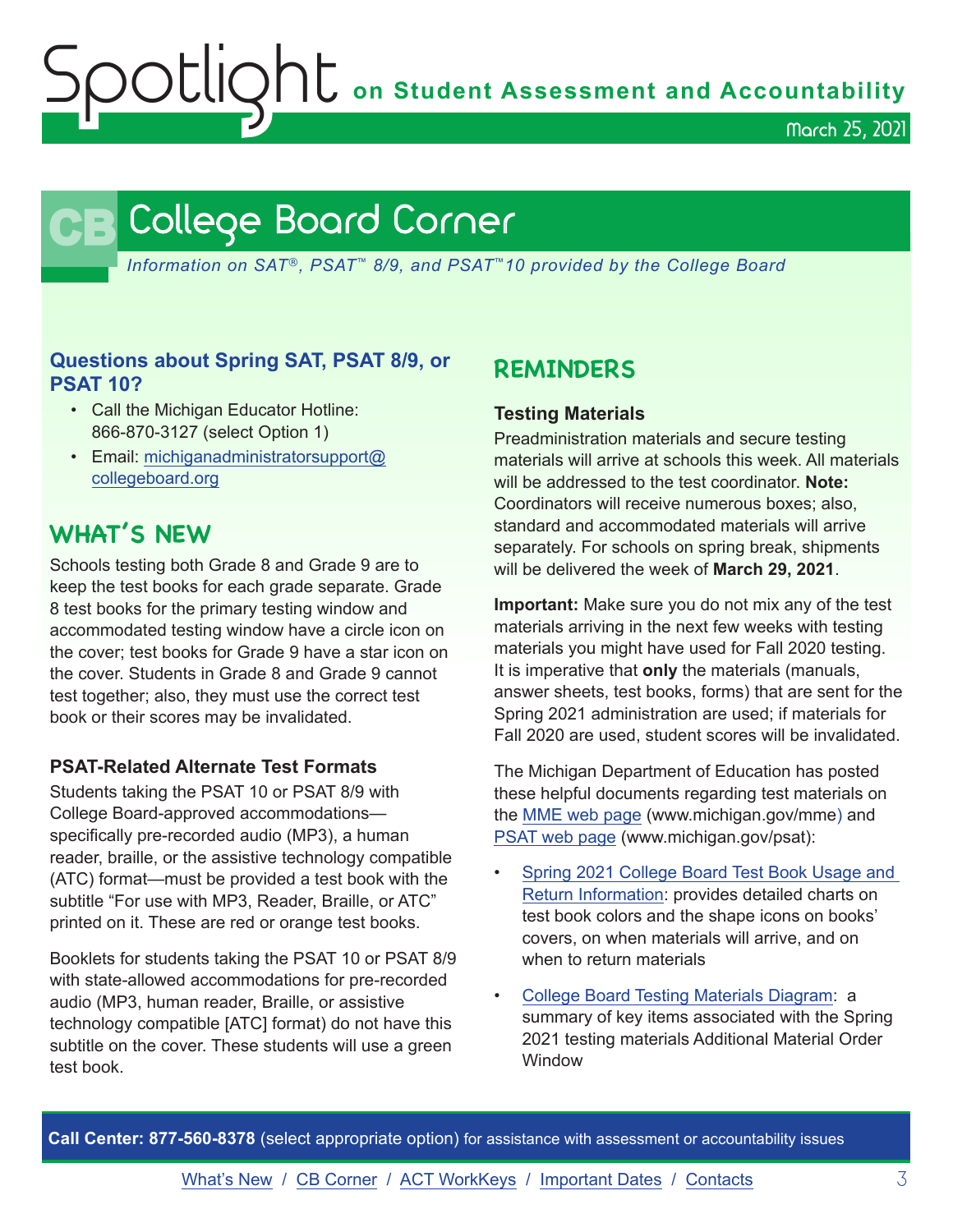## **C** on Student Assessment and Accountability March 25, 2021

# **CB**

If after your shipments for the PSAT 8/9, PSAT 10, and SAT with Essay are received and inventoried, you find you need additional standard test books, answer sheets, or Coordinator Manuals, use the Additional Material Order Window in the OEAA Secure Site to request these materials. These are the only materials available to request, and the window to request additional materials is open until April 6, 2021.

- Orders for additional materials placed in the OEAA Secure Site will be delivered approximately 3-5 business days after the order is placed .
- Schools on spring break the week of April 5, 2021, are advised to place their orders no later than 2 p.m. ET on March 29, 2021, in order to receive the additional materials by April 2, 2021.
- Orders placed on April 6, 2021 will likely arrive on April 12, 2021 – therefore, place your orders as soon as possible.
- **Note:** Only the SAT, PSAT 10, and PSAT 8/9 Coordinator Manuals can be requested, not the SAT Testing Manual or the SAT Accommodated Testing Manual. These testing manuals can either be printed from the [MME](www.michigan.gov/mme)  [web page](www.michigan.gov/mme) (www.michigan.gov/mme) or requested through the Michigan Educator Hotline (866-870-3127).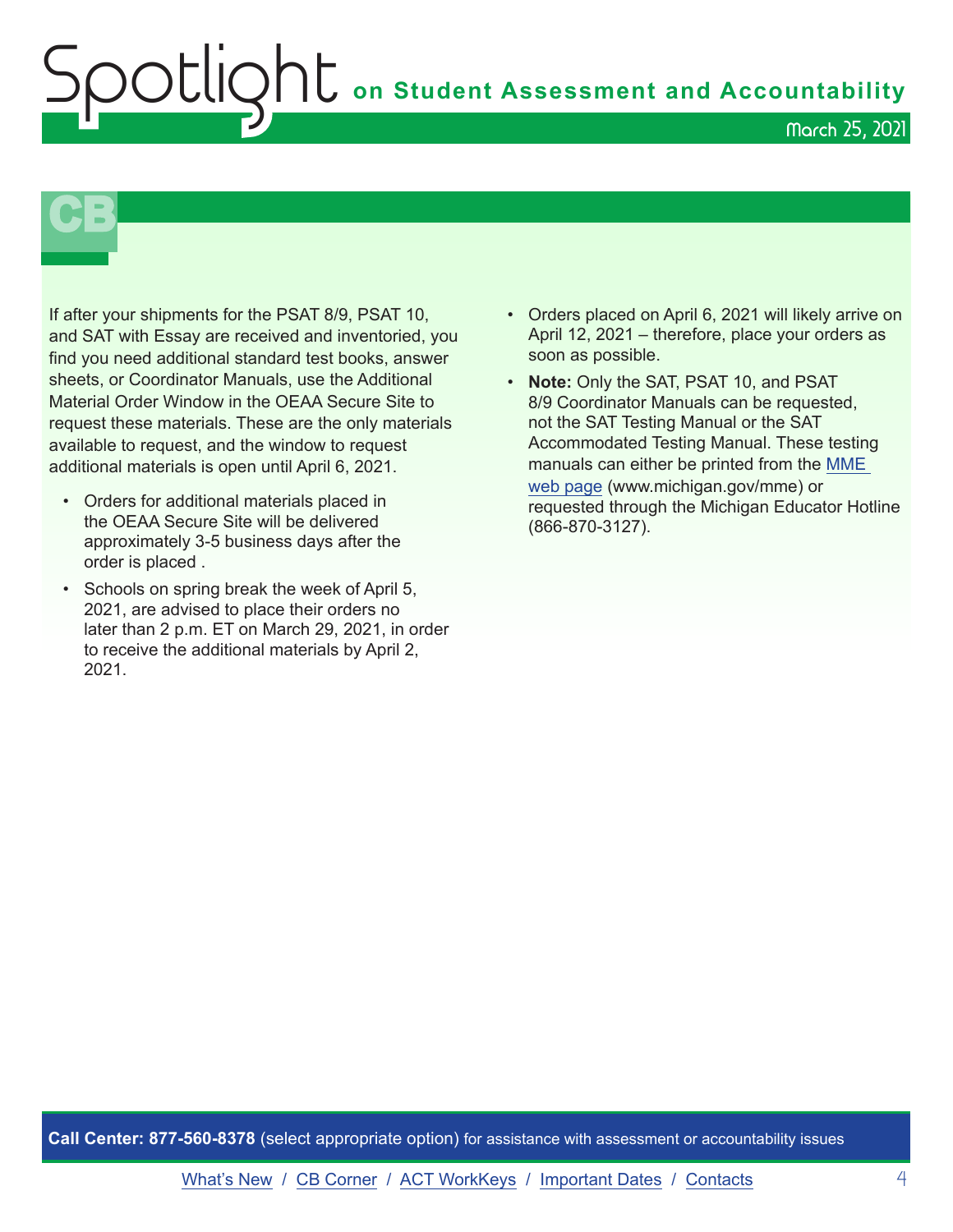**ht** on Student Assessment and Accountability

<span id="page-4-0"></span>

## **What's New!**

Test day is just a few weeks away, so this week's focus is on post-test activities.

### **Collect and Verify Test Materials After Each Test Session**

After students have finished testing, the Room Supervisors must:

- complete the Test Administration Forms folder
- complete any other applicable forms (Irregularity Report, Reader's Agreement, Interpreter's Agreement, others)
- personally return all testing materials to the WorkKeys Test Coordinator

Instructions for these activities are on page 19 of the [ACT WorkKeys Administration - Standard](http://www.act.org/content/dam/act/secured/documents/pdfs/WK-Admin-SD-Std-Time-Paper-Secured.pdf)  [Time Paper](http://www.act.org/content/dam/act/secured/documents/pdfs/WK-Admin-SD-Std-Time-Paper-Secured.pdf) and on page 19 of the [ACT WorkKeys](http://www.act.org/content/dam/act/secured/documents/pdfs/WK-Admin-SD-Accoms-Secured.pdf)  [Administration Manual for Accommodations](http://www.act.org/content/dam/act/secured/documents/pdfs/WK-Admin-SD-Accoms-Secured.pdf)  [and English Learner Supports](http://www.act.org/content/dam/act/secured/documents/pdfs/WK-Admin-SD-Accoms-Secured.pdf) manual. Both manuals are posted on the [ACT state testing](http://www.act.org/stateanddistrict/michigan)  [website](http://www.act.org/stateanddistrict/michigan) on the **WorkKeys on Paper** page in the **Preparation** and/or **Administration** stages.

#### **Order Test Window 2 (Makeup) Test Materials**

Use the Makeup Testing policies detailed on page 6 of the [ACT Test Coordinator Information Manual](https://www.act.org/content/dam/act/secured/documents/pdfs/state-district-test-coordinator-paper-test.pdf) to determine if students are eligible to participate in Test Window 2 (the makeup administration) on **April 28, 2021.** This manual is posted on the [ACT state testing](http://www.act.org/content/act/en/products-and-services/state-and-district-solutions/michigan.html)  [website](http://www.act.org/content/act/en/products-and-services/state-and-district-solutions/michigan.html) on the **WorkKeys on Paper** page in the **Preparation** and/or **Administration** stages.

The test coordinator must submit makeup materials orders **April 14-15, 2021 by 5 p.m.** through the [OEAA Secure Site](http://www.michigan.gov/oeaa-secure) (www.michigan.gov/oeaa-secure). Instructions for submitting the order are on the S[ecure Site Training web page](http://www.michigan.gov/securesitetraining) (www.michigan.gov/ securesitetraining) under the **Material Ordering**  section.

### **Return Answer Documents and Test Administration Forms to ACT**

The WorkKeys Test Coordinator is responsible for assembling materials for return to ACT, using the directions that begin on page 29 of the [ACT Test](https://www.act.org/content/dam/act/secured/documents/pdfs/state-district-test-coordinator-paper-test.pdf)  [Coordinator Information Manual.](https://www.act.org/content/dam/act/secured/documents/pdfs/state-district-test-coordinator-paper-test.pdf)

A training video has also been posted on the [ACT](http://www.act.org/content/act/en/products-and-services/state-and-district-solutions/michigan.html)  [state testing website,](http://www.act.org/content/act/en/products-and-services/state-and-district-solutions/michigan.html) on the **WorkKeys on Paper** page, in the **Transportation** stage, under **Return Test Materials**.

While packing the processing envelope(s) be sure to:

- complete the front of the envelope to avoid delaying the processing of your answer documents
- use the pre-printed site header to avoid delaying the processing of your answer documents
- turn the answer documents to be scored the same way, with page 1 facing you
- ensure the Booklet Number and Form fields are completed on all answer documents to ensure proper scoring

*(Continued on next page)*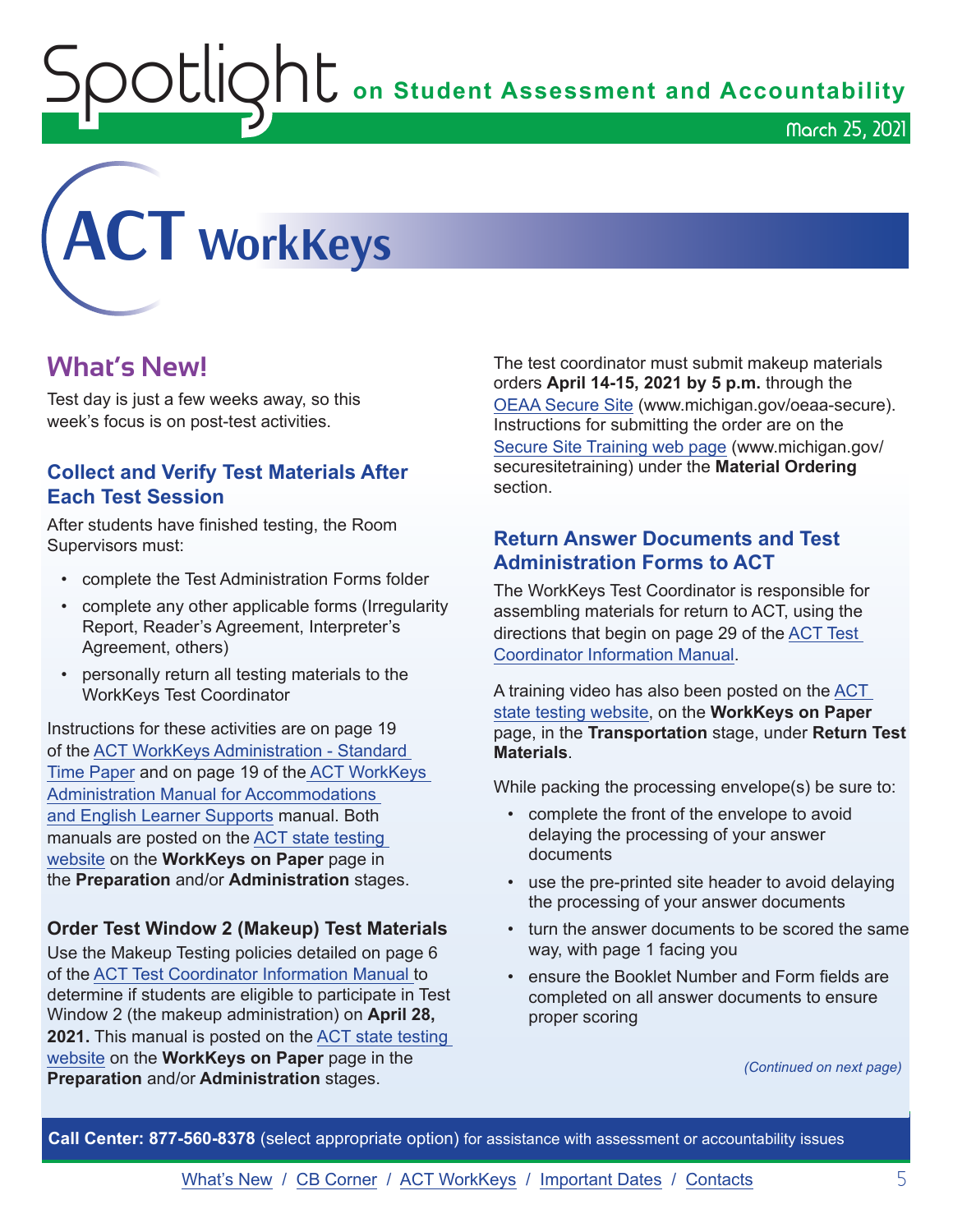$\sum_{i=1}^{n} \sum_{i=1}^{n} \sigma_i$  on Student Assessment and Accountability

March 25, 2021



Place the processing envelope inside a polymailer and seal it, apply the appropriate pre-printed return label to the outside, and store it in a secure location until pickup.

### **Return Other Secure Materials to ACT**

Use the cartons in which the test materials were shipped to return the secure test forms to ACT. Pack the carton(s) using the instructions and illustration on page 33 of the ACT Test Coordinator Information Manual. Any unused cartons may be recycled.

Retain the administration manuals, unused answer documents, and ancillary materials for makeup testing. Do not return the original packing list.

If your school did not test any students:

- Complete the outside of the processing envelope(s) and mark as "Did not test (provide reason)".
- Discard the unused Site Header.
- Pack the cartons using the instructions above and place the processing envelope on top.
- Send an email to statetesting@act.org indicating that you did not test any students and provide the reason.

#### **Materials Pickup**

FedEx is scheduled to pick up the standard time test materials for return to ACT on April 15, 2021 and the accommodations materials on April 28, 2021.

• If your materials are not picked up within two business days after the scheduled pickup date, call ACT to arrange a new pickup.

#### **Contacting ACT**

If you have questions, you may:

- 1. contact ACT via the [Contact Us web page](http://www.act.org/aap/state/contact.html) [\(www.act.org/aap/state/contact.html\)](https://www.act.org/aap/state/contact.html)
- 2. call ACT at 800-553-6244 between 9:30 a.m. – 6:00 p.m. ET
	- standard time: ext. 2800
	- accommodations: ext.1788
- 3. email accommodations questions to [ACTStateAccoms@act.org](mailto:ACTStateAccoms%40act.org?subject=)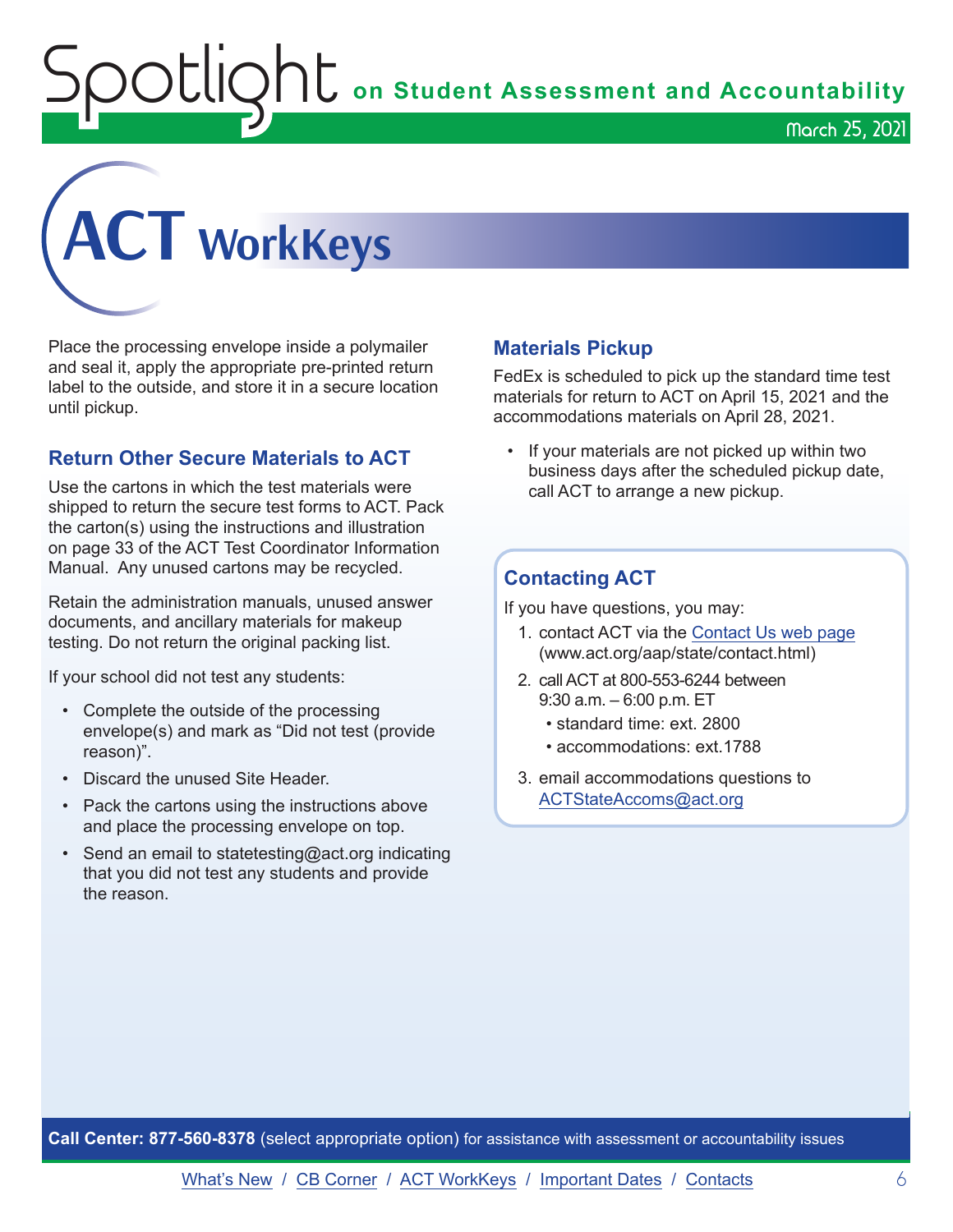## on Student Assessment and Accountability March 25, 2021

## <span id="page-6-0"></span>**Important Dates**

## **March 2021**

## **WIDA**

#### **Now – April 9, 2021**

- **WIDA ACCESS and Alternate ACCESS for ELLs** Off-site Test Administration Request window in OEAA Secure Site
- **WIDA ACCESS for ELLs** Pre-identification of students in OEAA Secure Site window
- **WIDA ACCESS and Alternate ACCESS for ELLs** testing window (extended for Spring 2021)

## **Early Literacy and Mathematics**

#### **Now – June 29, 2021**

• **Early Literacy and Mathematics Benchmark Assessments (K-2)** Pre-identification of students in OEAA Secure Site window

## **ACT WorkKeys**

#### **March 23 – April 6, 2021:**

• Additional material order window open in the OEAA Secure Site for **ACT WorkKeys** standard time test booklets, answer documents, and accommodated materials

## **April 2021**

## **M-STEP**

#### **April 8 - May 18, 2021**

• **M-STEP** Additional Material Order window for grades 5, 8, and 11

#### **April 12 – May 21, 2021**

• **M-STEP** Online testing window for grades 5, 8, and 11

#### **April 15 - June 1, 2021**

Wed

• **M-STEP** Additional Material Order window for grades 3, 4, 6, and 7

l nu

FП.

5

12

6

13

#### **April 26 – June 4, 2021**

• Online testing window for **M-STEP** grades 3, 4, 6, and 7

### **MI-Access**

#### **April 8 - June 1, 2021**

• **MI-Access** Additional Material Order window for all grades

#### **April 12 – June 4, 2021**

• **MI-Access** Online testing window for all grades

## **Early Literacy and Mathematics**

#### **April 12 – June 30, 2021**

• **Early Literacy and Mathematics Benchmark Assessments (K-2)** Online testing window

## **SAT and PSAT**

#### **March 23, 2021 – April 6, 2021**

• **SAT, PSAT 8/9 (grades 8 and 9) and PSAT 1**0 Additional Materials Order Window

## **ACT WorkKeys**

#### **April 14, 2021:**

• Administer **ACT Workkeys** Standard Time tests

#### **April 14 – 15, 2021:**

• Order **ACT Workkeys** test materials for the makeup test on April 28, 2021

#### **April 14 – 27, 2021:**

• Administer **ACT Workkeys** Accommodations tests